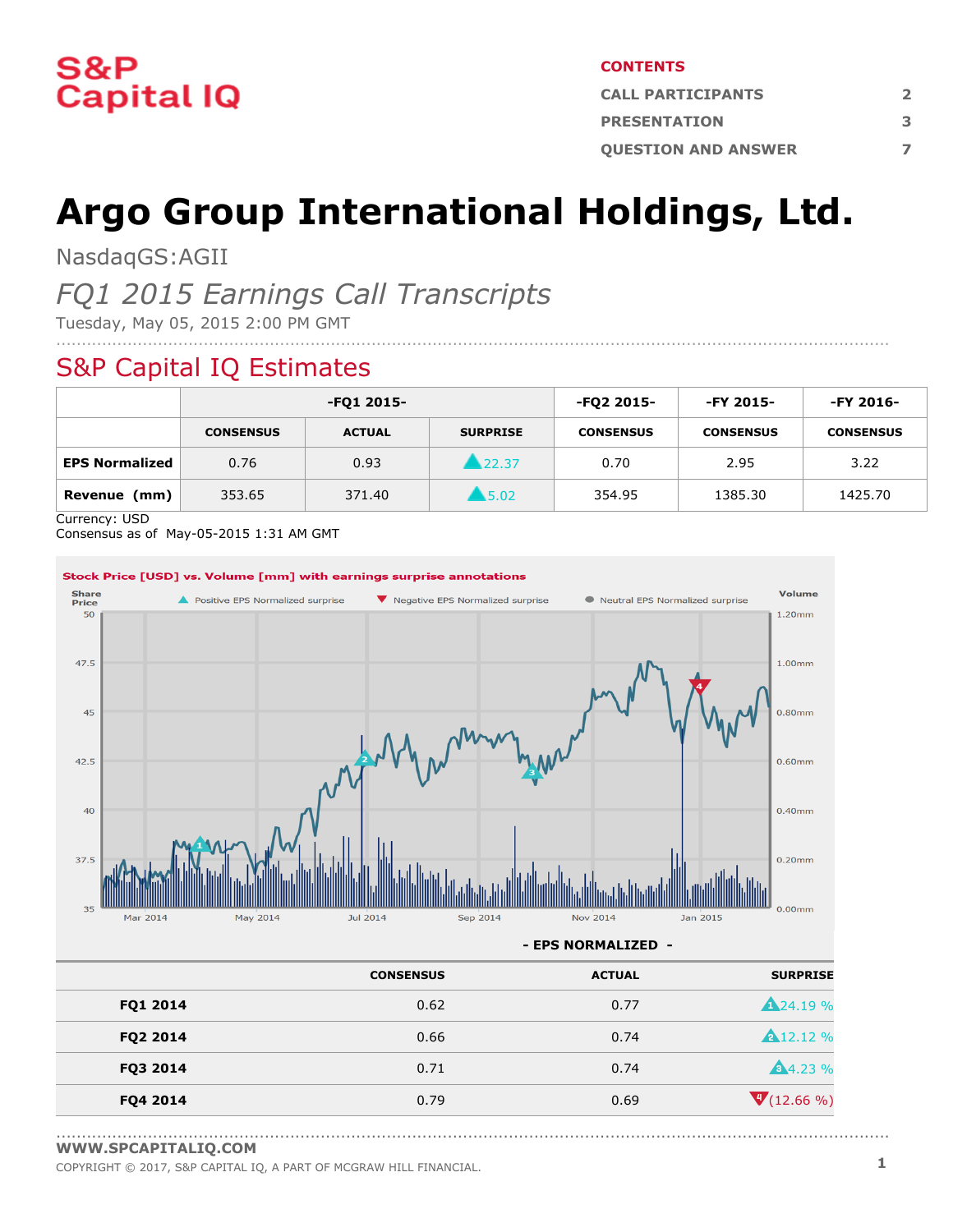....................................................................................................................................................................

# <span id="page-1-0"></span>**Call Participants**

**EXECUTIVES**

**Axel Schmidt** *Group Chief Underwriting Officer*

**Jay S. Bullock** *Executive Vice President and Chief Financial Officer*

**Mark E. Watson** *Chief Executive Officer and Director*

**Susan Spivak Bernstein** *Senior Vice President of Investor Relations*

**ANALYSTS**

**Arash Soleimani** *Keefe, Bruyette, & Woods, Inc., Research Division*

**Charles Gregory Peters** *Raymond James & Associates, Inc., Research Division*

**Daniel D. Farrell** *Piper Jaffray Companies, Research Division*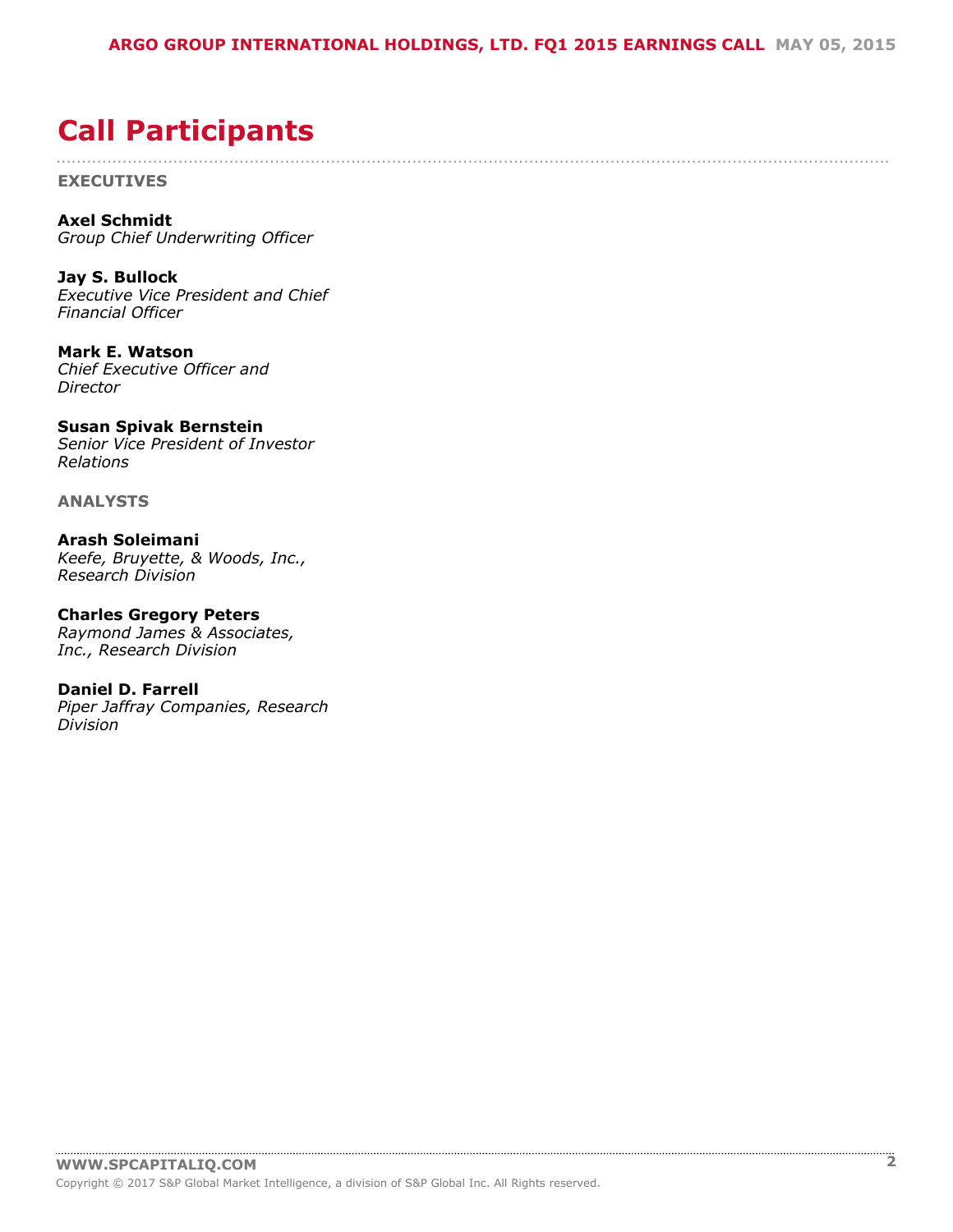# <span id="page-2-0"></span>**Presentation**

#### **Operator**

Good morning, and welcome to the Argo Group 2015 First Quarter Earnings Conference Call. [Operator Instructions] Please note this event is being recorded. I would now like to turn the conference over to Susan Spivak Bernstein. Please go ahead.

....................................................................................................................................................................

#### **Susan Spivak Bernstein**

*Senior Vice President of Investor Relations*

Thank you, and good morning. Welcome to Argo Group's conference call for the first quarter 2015 results. Last night, we issued a press release on earnings, which is available in the Investor Section of our website at www.argolimited.com.

With me on the call today is Mark Watson, Chief Executive Officer; Jay Bullock, Chief Financial Officer; and Axel Schmidt, Chief Underwriting Officer. We're pleased to review the company's results for the quarter as well as provide you with management's perspective on the business. As the operator mentioned, this conference call is being recorded. Following management's opening remarks, you will receive instructions on how to queue in to ask your questions.

As a result of this conference call, Argo Group management may make comments that reflect their intentions, beliefs and expectations for the future. Such forward-looking statements are qualified by the inherent risks and uncertainties surrounding future expectations, generally, and may materially differ from actual future results involving any one or more of such statements. Argo Group undertakes no obligation to publicly update forward-looking statements as the result of events or developments subsequent to this conference call. For a more detailed discussion of such risks and uncertainties, please see Argo Group's filings with the SEC.

With that, I'm pleased to turn the call over to Mark Watson, Chief Executive Officer of Argo Group. Mark?

#### **Mark E. Watson**

# *Chief Executive Officer and Director*

Thank you, Susan, and good morning, everyone, and welcome to our first quarter earnings call. I'd like to share my thoughts regarding the quarter after which Jay Bullock, our CFO, will add a bit more detailed commentary to the financial results. We look forward to responding to any questions you may have during the Q&A portion of our remarks.

After the market closed yesterday, Argo reported first quarter 2015 net income of \$2.05 per share, an increase of 34% from 2014, and I thought you all might like to have a little bit of historical perspective given our financial performance over the last few years. Our earnings this quarter were actually 3x more than the \$0.63 per share that we reported in the first quarter of 2012. For the year, we grew operating earnings 21.4% to \$1.02 per share, whereas 3 years ago, they were only \$0.45 per share. So a fair amount of progress over the last 3 years. We delivered a 14.3% annualized return on average shareholders' equity in the first quarter, which compares to 11.4% for all of 2014 and 9.3% for all of 2013.

And so far, it looks like we're off to a good start in 2015. This was helped by limited catastrophic activity, which of course, was offset by a few large losses, continued favorable prior year reserve development and an improving expense ratio. Nearly all of our businesses showed continued year-over-year improvement in underwriting results. On a reported combined ratio basis, 3 out of 4 segments reported improved margins versus the same period in 2014, and it would have been 4 out of 4 if it were not for some exceptional positive items that had an impact on the Syndicate combined ratio a year ago. Or to say it more relevantly, when you look at all of our businesses on an accident year basis for this year, the loss ticks for all of our companies are better today than a year ago, or all of the business units are better today than a year ago.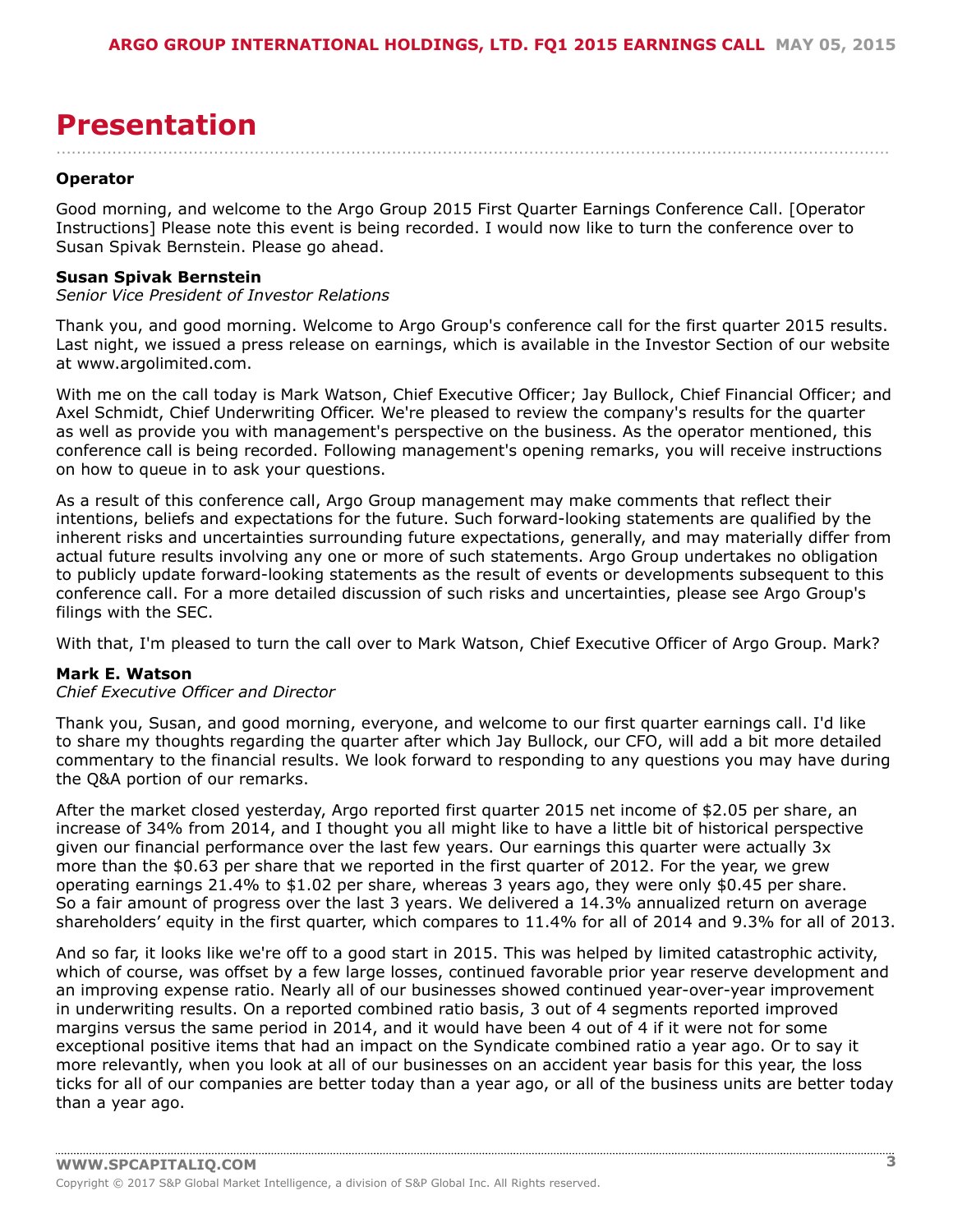While top line growth was modest in the first quarter, up only 3% from 2014, growth in our Excess and Surplus Lines business was somewhat offset by competitive pressures in other lines. First quarter 2015 underwriting income was \$21.3 million, up 47% from \$14.5 million in 2014. And while reported investment income is down, our investment strategies continue to contribute to growth and book value, with much of that return reflected in realized investment gains.

I'll go in a more detail by segment in a minute, but the bottom line was that we continue to see a tangible improvement in our financial results year-over-year.

Turning to market conditions. I think what I'm going to say is fairly predictable, and you've heard it from most people already. It's a tough environment out there. Competition continues in virtually all classes of business that we underwrite, more capital continues to flow into the Cat market. That said, we believe we have some unique strategies and opportunities, which give us a competitive advantage. And while acting on these strategies, we continue improving our underwriting margins through better risk selection and platform efficiencies, both driven by the investments we're making in technology.

Let me now briefly comment on each of our operating segments. In our Excess and Surplus Lines business, gross written premium was up 16% in the first quarter of 2015 compared to the first quarter of 2014. Part of this growth came from the renewal rights deal we mentioned a quarter ago. But more importantly, we saw good growth in core parts of our E&S platform, some of which was enabled by our technology investments. We're making it faster and easier for our business partners to do business with us, and likewise, faster and easier for us to process business. And we actually have more policies on the books today than we did a year ago.

On average, rates were fairly flat across the segment other than property, which is still subject to intense competition.

Prior year development once again had a positive impact on our results in E&S, and Jay will provide some detail in his discussion about that.

In our Commercial Specialty segment, overall premium was essentially flat. Growth in our mining, surety and commercial programs business was offset by increased competition in our retail business. As in E&S, we have several initiatives underway that will drive future growth in this segment. It is getting tougher to achieve rate. And as I believe, our slower growth this quarter demonstrates we're not running business for low prices that make sense.

Turning to the Syndicate. It was another sound quarter for our Lloyd's operation. The results were relatively consistent year-over-year, thanks to the diversification benefit we get from this operation. Gross written premiums rose 3% for the first quarter of 2014 to \$137.6 million, mainly driven by Marine, Energy and the Liability divisions, while we have reduced our involvement in such businesses as Aerospace, as the market in certain instances remained stubbornly unresponsive to loss activity. That's a polite way of saying price keeps going down, and I can't figure out why.

In fact, pricing and competition are actually pretty competitive across the piece in just about everything we do at Lloyd's, and I think the same is true of our competitors.

Lastly, gross written premiums in our International Specialty segment were down 16% in the first quarter to about \$70 million. The decline in premium relates primarily to intense price competition in the reinsurance -- the property cat reinsurance business, and Brazil growth is lower as the economy is slowed. And we work on modest shifts in our portfolio mix. And to be honest, with the real dropping 44% over the past 12 months, reporting in dollars has been challenging. Having said that, rates in this segment, while they remain generally competitive, are still at a place where we think we can make some money over time. And so we're continuing to make investments in Brazil, and we're moving ahead.

Turning to our Investment Portfolio. The total return on the portfolio in dollars was about 60 basis points in the first quarter. This was a somewhat disappointing return, but also includes the impact of adverse currency movements related to foreign denominated investments, which were held largely to offset foreign denominated liabilities. The net effect is this, is that while we see a reduction on the asset side, we also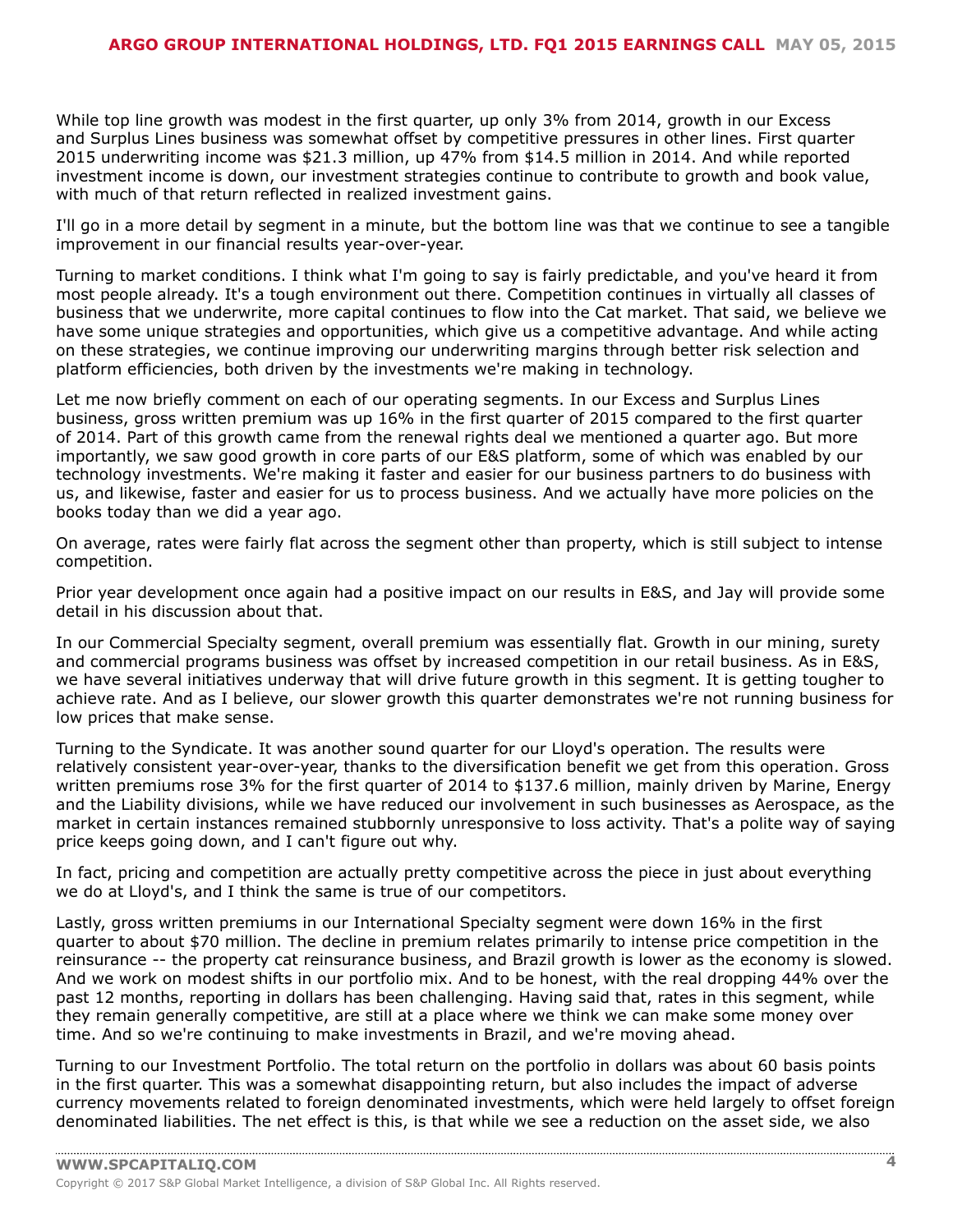see a reduction on the liability side because of FX. Absent in the change in FX, the portfolio was up about 1.1% across the group.

Net investment income for the quarter was \$20.8 million, down from the prior quarter and the prior year. The decline was driven in part by lost income from the sale of a property in the fourth quarter, where we had a substantial amount of rental income and timing differences on dividends paid from private investments.

As said, when we look through to the income-producing elements of our portfolio, an area we've been focusing on, income absent those items and other one-off items was actually up year-over-year. And Jay will talk more about that in a little bit.

Moving on to capital management, our philosophy is, first and foremost, to maintain a strong capital position, have capital available for opportunities as they arise and to actually return excess capital to our shareholders in an effective manner.

In the first quarter of 2015, we repurchased over 353,000 shares for a total value of just over \$18 million. We've taken advantage of the opportunity to buy our stock at attractive prices, and over the last 6 years, we've returned more than \$319 million of capital to shareholders through share repurchases and paid \$79 million in cash dividends during that period.

Over the last few years, we've really viewed our stock as one of the best investments out there, and in the future, we'll balance the return of capital to shareholders with our priority of building the Argo franchise and shareholder value for the long run.

Our focus and commitment to specialty underwriting, the diversification of our platform and the actions we've taken on underperforming lines are producing, I think, pretty steady profitable growth in our areas of strength. We're making ongoing progress in achieving efficiencies across our organization as we get the scale, and our focus remains in generating book value for our shareholders.

With that, I'll turn the call over to our Chief Financial Officer, Jay Bullock.

# **Jay S. Bullock**

*Executive Vice President and Chief Financial Officer*

Thanks, Mark, and good morning, everyone. I'll quickly provide some clarifying detail on the financials, and then we'll open it up to Q&A.

In the first quarter of 2015, we reported a significant improvement in underwriting income, up substantially from the prior year's quarters. And as this is the measure on which business decisions have the most impact, it's a very satisfying progression. While we closely focus on the ratios that define elements of the business, it's the dollars of underwriting income that actually drive the returns.

Speaking of ratios, as Mark covered most of the relevant points related to revenue, I'll move straight to the discussion of our loss and expense results. In the first quarter of 2015, loss trends were characterized by continued overall favorable reserve development on prior accident years and a relatively lower-thanexpected level of catastrophe losses. For the quarter, we experienced favorable development of \$3.7 million, representing our 16th consecutive quarter of overall positive reserve development. The largest component of this quarter's release was from our E&S business concentrated in casualty and professional lines. Total favorable prior year development from E&S was \$8.2 million. We also had \$2.5 million of favorable development in International Specialty reflecting favorable development from both our Bermudabased reinsurance and insurance businesses. The Syndicate had modest favorable development coming from the Property division.

On the other side of the coin, we had \$7.2 million of adverse development on our Commercial Specialty book driven by the retail and public entity businesses. In both cases, the development is due primarily to increases in the severity of liability claims.

Development in our Run-off book was flat in the quarter. There's a table on the press release that provides a full [breakdown](www.capitaliq.com) by segment.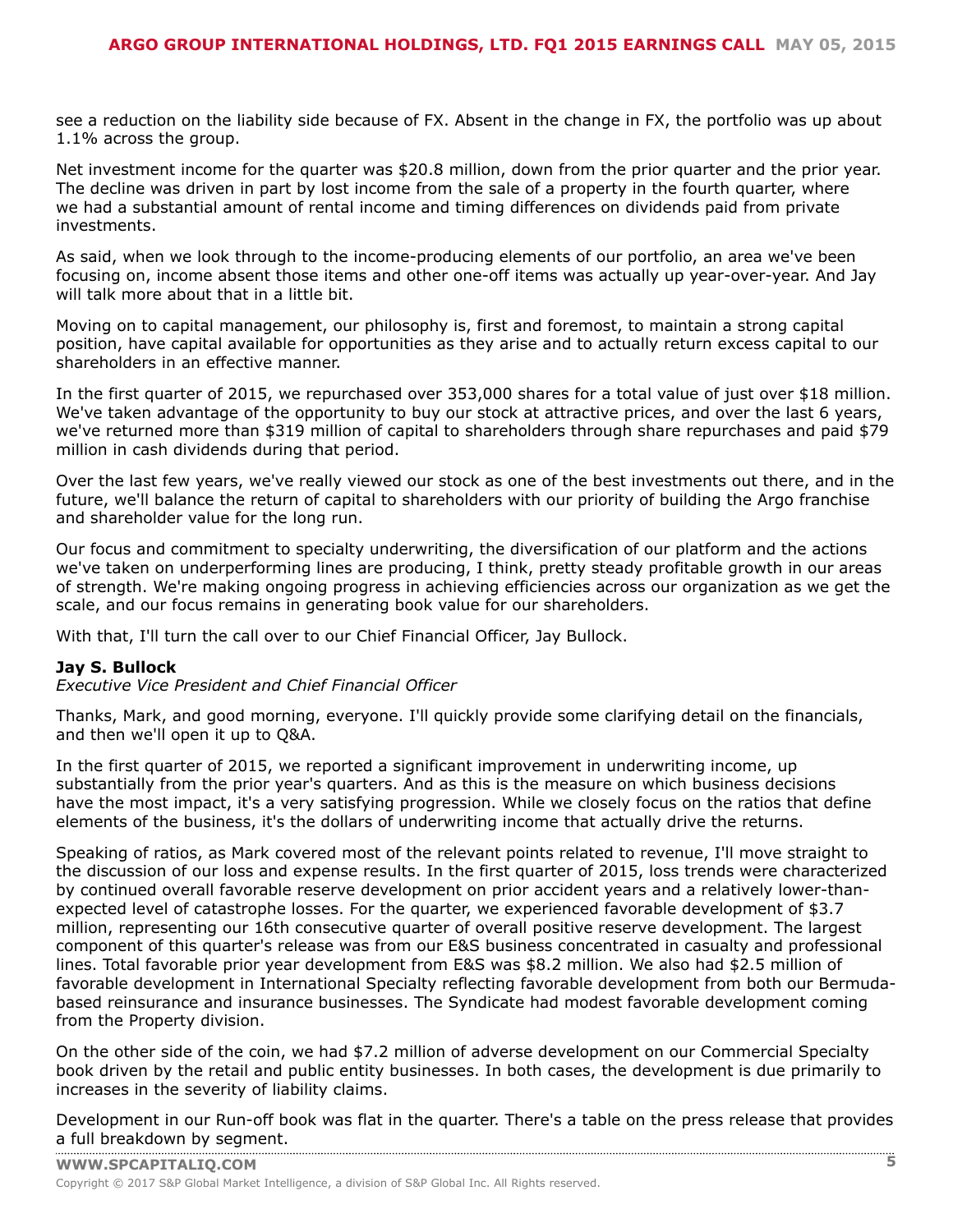In the first quarter of 2015, we posted a current accident year noncat loss ratio of 55.1%, about 2 points better than the prior year. Catastrophe losses that impacted our businesses were relatively low at \$3 million driven primarily by winter storm activity.

Our expense ratio in the quarter was 38.7% and has improved from 39.5% in the first quarter of 2014. This improvement is a direct result of our efforts to drive more efficiency throughout the organization. This result provided a meaningful contribution to our near-term objective of generating 5 points of underwriting profit. And that a combined ratio of 93.6%, we're ahead of that objective for 2015.

In the first quarter, we generated \$16 million in realized investment gains. Quarterly gains were driven in part by foreign exchange movements that resulted in a net foreign exchange gain of \$5.8 million. Other notable gains included \$4.5 million from stocks and \$2.5 million in gains from alternative investments. As we've said before, we hold foreign investments to max liabilities denominated in such currencies, and while these investments have declined in value in the current environment, mainly unrealized, the flip side of this is the decline in the dollar carrying amount of those liabilities. This is representative in part by the foreign exchange gain of \$9.6 million recognized in the quarter.

And for the first quarter of 2015, the effective tax rate for the group was 5.7%, lower than what we typically anticipate. The variance was driven by a number of one-off events that lower the tax rate this quarter. These include foreign exchange translation adjustments that are not taxable in the U.K. and the reduction of a state tax accrual related to the sale of real estate reported in the fourth quarter.

Normalized for those items, the effective tax rate for the quarter was approximately 17%, closer to the expected long-term tax rate.

And finally to the balance sheet. We entered the quarter with a pretax unrealized embedded gain of \$197 million, down \$12 million from the fourth quarter of 2014. And as mentioned, this is largely due to foreign exchange. Spread tightening and lower interest rates generated gains and cushioned the adverse impact from foreign exchange.

Operator, that concludes our prepared marks, and we're now ready to take questions.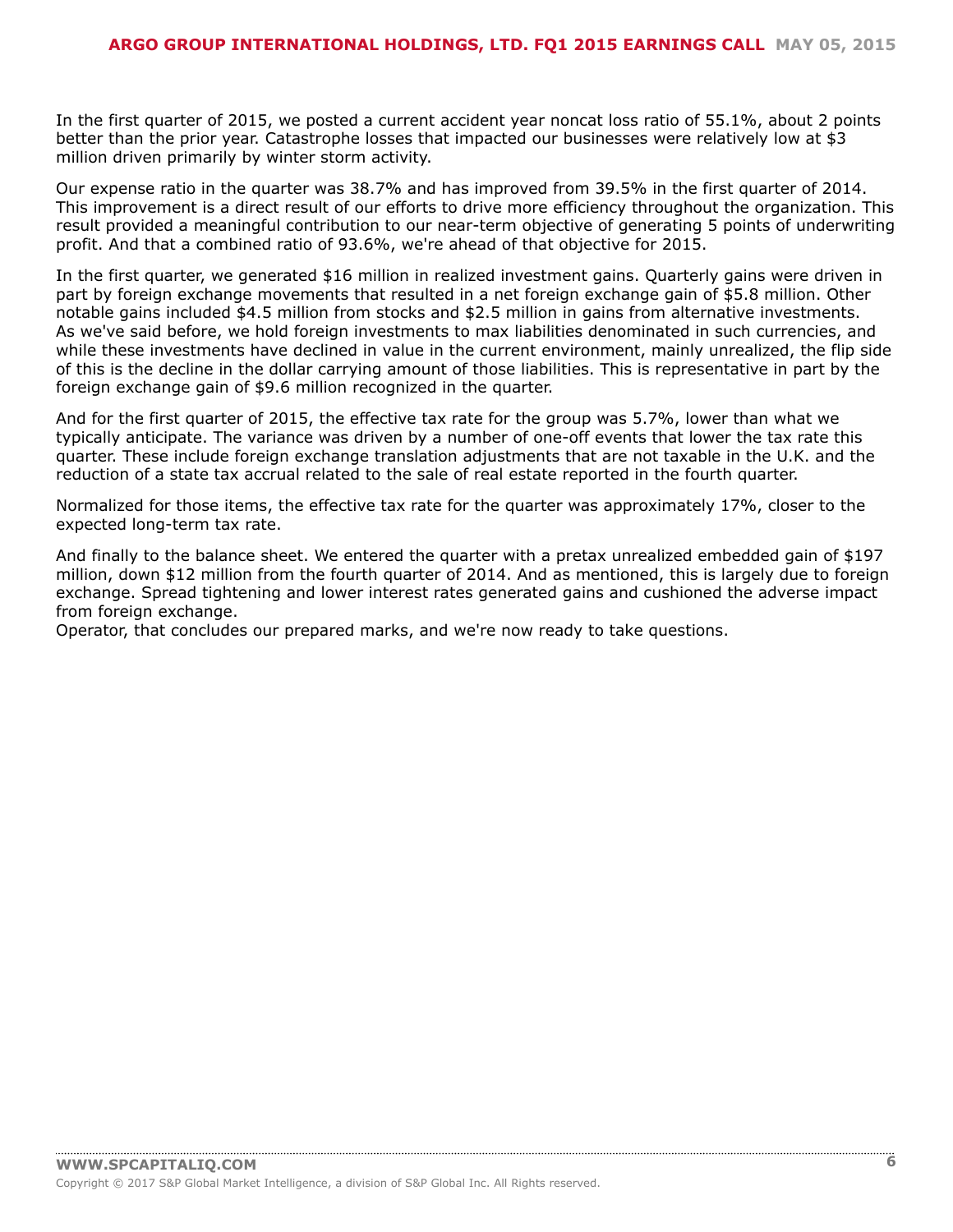# <span id="page-6-0"></span>**Question and Answer**

....................................................................................................................................................................

# **Operator**

[Operator Instructions] Our first question comes from Arash Soleimani at KBW.

# **Arash Soleimani**

*Keefe, Bruyette, & Woods, Inc., Research Division*

Just a couple of questions. First, you had mentioned the 5 points of underwriting profit that you talked about before as well. I just wanted to know, is that still the goal in the current operating environment? And how much runway is there to get there within both the core loss ratio and expense ratio? Where do you think most of that is coming from?

# **Mark E. Watson**

*Chief Executive Officer and Director*

Well, as Jay was saying a minute ago, I kind of think we're there this year. I think that we'll continue to see improvement in our underwriting margin both from loss ratio as we continue improving the underwriting mix in our portfolio and improvement in the expense ratio as we continue to get scale. And then the expense ratio is more of a function of top line than anything else, but as we continue growing, we think we'll continue seeing the expense ratio come down as expenses don't grow at the same rate as revenue.

# **Arash Soleimani**

*Keefe, Bruyette, & Woods, Inc., Research Division*

Okay. And how much of the top line would you say is attributable to -- I know you talked to us some of the technology investments that make it easier to do business with you. To what extent is that actually benefiting your top line? Would you say that's a major contributor to the top line or more of a kind of partial contributor?

# **Mark E. Watson**

*Chief Executive Officer and Director*

In the first quarter of this year, if I use your words, I'll say it was a partial contributor. We generated a number of new policies in our E&S business from technology. Most of the growth in the quarter though came from changing how we do business with our business partners and bringing a few new products online. So I think for the remainder of this year, it's probably more a function of how we do business and bringing a new product. But as our -- as we finish out our technology platform this year, I think more and more of the growth in policy count will come from those investments. And the reason why I say policy counts that are premium is much of that enabled growth that is coming from the smaller count business, which is harder to see in the numbers this year. Although, we did see it in the first quarter. But I think as each quarter goes by, we'll see that more and more. And that will become even more evident in the first quarter of next year, which is not very far away.

# **Arash Soleimani**

*Keefe, Bruyette, & Woods, Inc., Research Division*

Right. And just a quick numbers question. Which accident years did the Commercial Specialty development come from? I know you said it was severity of liability claims, but which accident years?

# **Jay S. Bullock**

*Executive Vice President and Chief Financial Officer*

Yes, primarily from '10 and '11. And I think one of the things that I would note about that business is the '13 and '14 accident years are materially better than where we're seeing this severity come from. And there are -- they now have enough age to them. It was about '13 has enough age to it that I could say that with a [reasonable](www.capitaliq.com) level of confidence.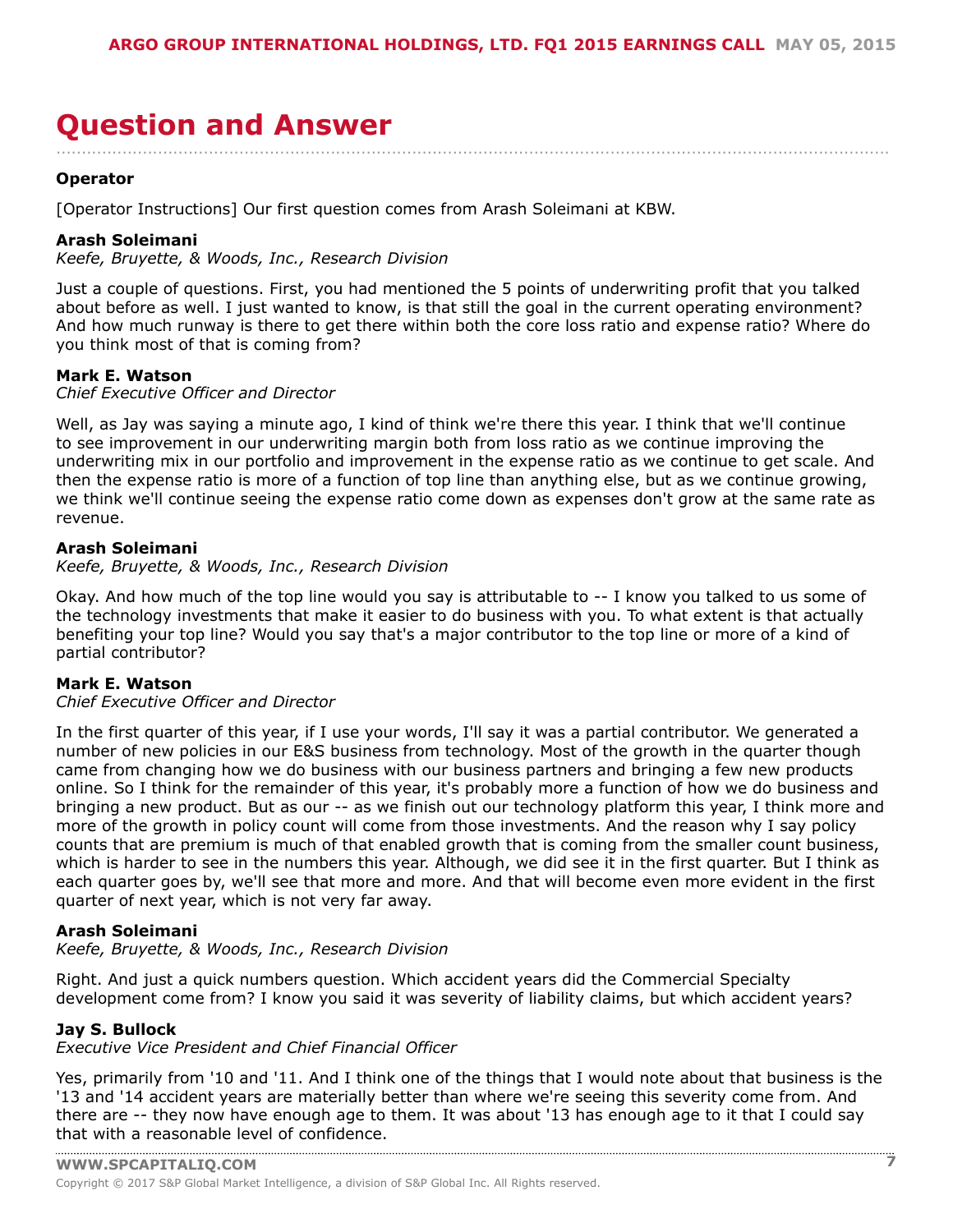#### **Mark E. Watson**

#### *Chief Executive Officer and Director*

Yes. In fact, that's a good point. If you look at our loss ticks for the last couple of years, they've been holding pretty steady. And across-the-board, they've been in the mid-to-high 50s, or in some cases, low 60s, but mainly mid-to high 50s.

#### **Operator**

Our next question comes from Greg Peters at Raymond James.

#### **Charles Gregory Peters**

*Raymond James & Associates, Inc., Research Division*

I guess, first of all, stepping back as we go through this earning season, a number of companies have commented on the impact of foreign exchange, and Argo Group is no different having offshore businesses. And I'm wondering about not just what happened in the first quarter, but your perspective on foreign exchange rate and their impact on your results for the balance of the year.

# **Mark E. Watson**

#### *Chief Executive Officer and Director*

Wow. Okay. That's going to -- thank you for that open-ended question, Greg. So let me -- so Jay and I will kind of hit this one together. But let's start with, remember that the best hedge that we have against FX movement is to invest in the currencies that we believe that we're going to pay claims in. So that's dollars; euros; pounds; to some extent, yen; and real or reais. Having said that, because we report in dollars, there is FX movement up and down on both the investment assets and in the liabilities from the loss reserves. And they don't move exactly in tandem with one another, and so that's what creates some of the movement. We do, through our investment managers, hedge some of our nondollar denominated securities, particularly when those portfolio managers are based in the U.S. Our European and U.K. portfolio managers don't hedge out the dollar, and so we've been looking at whether or not we don't -- given that we do report in dollars and given that for the most part, we manage the total portfolio in dollars, we've been looking at whether or not we want to evolve our hedging strategy, particularly taking into consideration the dollar's strength over the last couple of years and the likely continue the improvement in the dollar over European currencies -- well, I guess the euro and the pound over the next year or so with what the ECB is doing this year. Jay, you want to add anything?

# **Jay S. Bullock**

# *Executive Vice President and Chief Financial Officer*

No, I would just say it's a fair observation. We did mention it in several different places, and the reason is because it shows up in several different places. And at the end of the day, you're going to take a step back and you look at sort of the total enterprise and you judge what impact did the currencies have on the book value. It had modest impact this quarter, which -- meaning cents per share, not -- certainly not anything approaching even \$1 per share. And as a result, if it takes some comfort in that that the enterprise and the system is setup to reasonably effectively deal with it. That said, I do think that Mark and I both think that there's going to continue to be dollar strength, and so we may adjust our strategies to account for that.

# **Charles Gregory Peters**

#### *Raymond James & Associates, Inc., Research Division*

Okay. And on the International Specialty segment. Mark, you highlighted really some unique and unusual market softness that's been ongoing now for some time. I'm just curious from a corporate perspective. At this juncture, have you, management team and the board started to evaluate your capital commitments to that business, especially considering the precipitous fall in the premium production? And where do you think this has got to bottom out for Argo Group going forward?

# **Mark E. Watson** *[Chief Executive Officer an](www.capitaliq.com)d Director*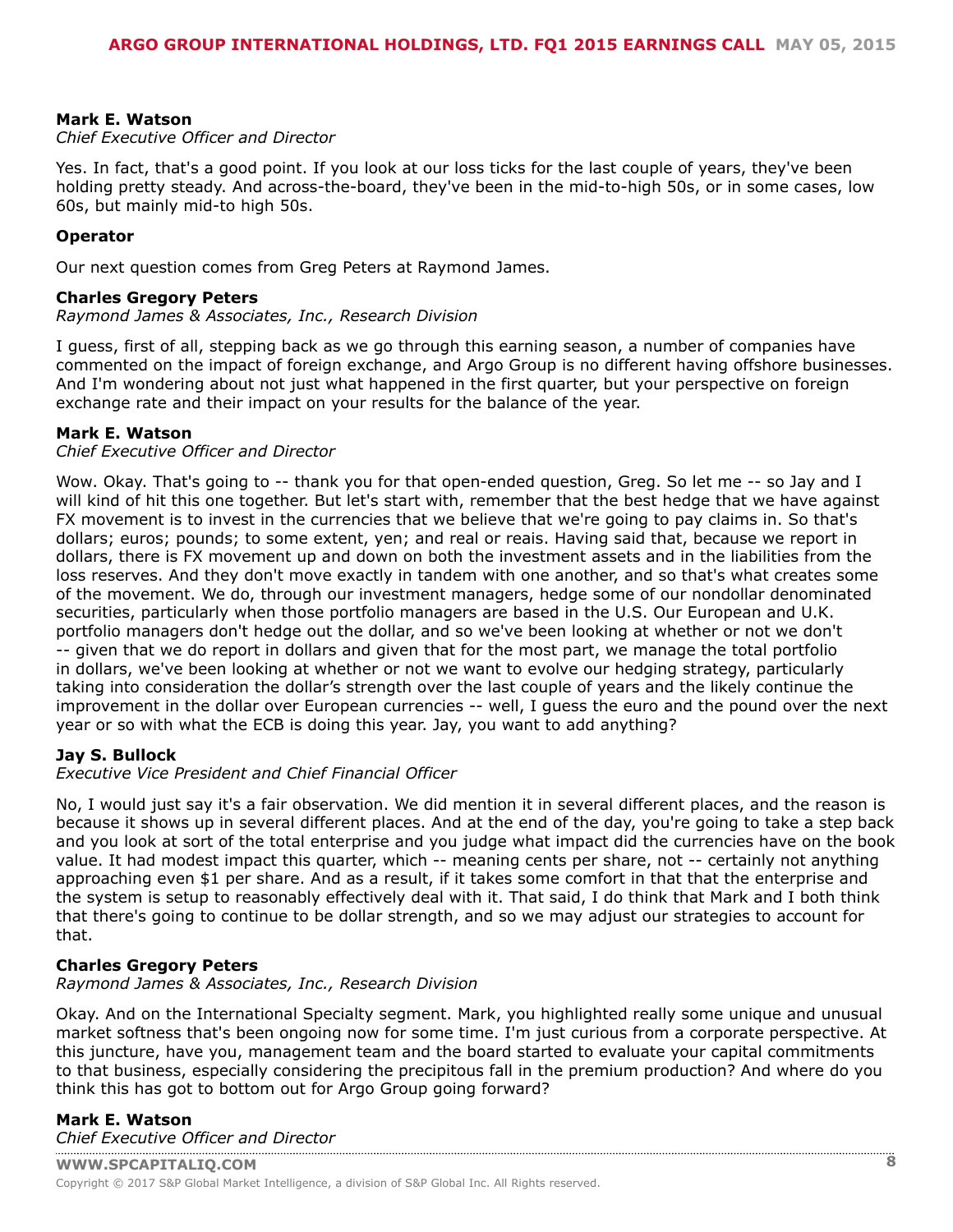Well, where is it going to bottom out for the property cat reinsurance market in general? I don't know. Here's what I do know. What I do know is that we really like our property cat reinsurance portfolio, and the rate that we're getting on a risk-adjusted basis as a reinsurer versus a primary insurer for property cat is still better. Also, keep in mind that even though property cat rates have come down, that they're still higher than they were pre-Katrina, Rita, Wilma, all those fun events back in 2005. And so we still think on a risk-adjusted basis, we would rather take some of our property cat risk as a reinsurer than as an insurer. Also, keep in mind, what I've been saying the last few quarters is that for every dollar of underwriting profit we lose, as a reinsurer, as margins compress a bit, we're gaining a dollar as a buyer of reinsurance. And so net-net, we've -- we're actually coming out ahead as reinsurance pricing softens, so I -- that's why keep I reminding everybody we're an insurance company first. And the only reason that we're in the reinsurance business is on a risk-adjusted basis, we think we get a better property cat return as a reinsurer than as a direct insurer.

# **Operator**

[Operator Instructions] Our next question comes from Dan Farrell at Piper Jaffray.

# **Daniel D. Farrell**

*Piper Jaffray Companies, Research Division*

You've been having some pretty consistently strong results in returns from your other investments, so I was wondering if you could just update us on your current positioning. And then also given we're continuing to see pressure on yields, what your thought process is going forward with regard to allocation of those investments?

# **Mark E. Watson**

*Chief Executive Officer and Director*

I'll start. By the way, congratulations on your new role. So I think if you look at our portfolio, it's not that different today versus last quarter. We've got -- of the \$4 billion -- of the roughly \$4 billion in invested assets, \$1 billion of that is in what we refer to as our capital appreciation portfolio. The majority of that is large cap public equities, which are mainly diversified international businesses, which of course, have had an FX challenge in themselves. And then the remainder is, primarily, in hedged investment strategies. Most of those are credit strategies. We do have a couple of long/short strategies. What we've done in the last quarter is continue the evolution of some of our hedge fund strategies and focused more and more on events-specific or industry-specific exposure, and I think you'll see it's continuing to do that throughout the year. I'm not sure that you'll see our allocation in cap and move that much over the year, but you may see us go from \$1 billion to \$1.1 billion to \$1.2 billion. But I don't think it'll be much more changed than that.

# **Daniel D. Farrell**

*Piper Jaffray Companies, Research Division*

And then just with regard to the growth outlook in the International Specialty segment, you obviously mentioned the pressures in reinsurance and then also some of the pricing pressures you're seeing in other international markets. That's -- how do you think about the path of premium for the rest of year, given that you do want to expand in those markets? Can you partly offset that so that -- would you think about rest of the year as a lower rate of decline in the first quarter or sort of similar level that we saw?

# **Mark E. Watson**

*Chief Executive Officer and Director*

So I think as -- I think in terms of how we report, you'll see most of the decline in the first half of the year because that's when we underwrite most of the property cat portfolio. I think it'll be probably flat for the second half of the year. The 2 other parts of our International Specialty segment that really move the needle are the Insurance business here in Bermuda, which you will recall as both excess casualty and excess professional liability. We made a decision last week to take a little bit more risk net for those portfolios. So over the remainder of this year, you'll see a little bit of -- a little bit more growth in net written [premium](www.capitaliq.com) relative to gross written premium as we take more risk net. And I think that some of the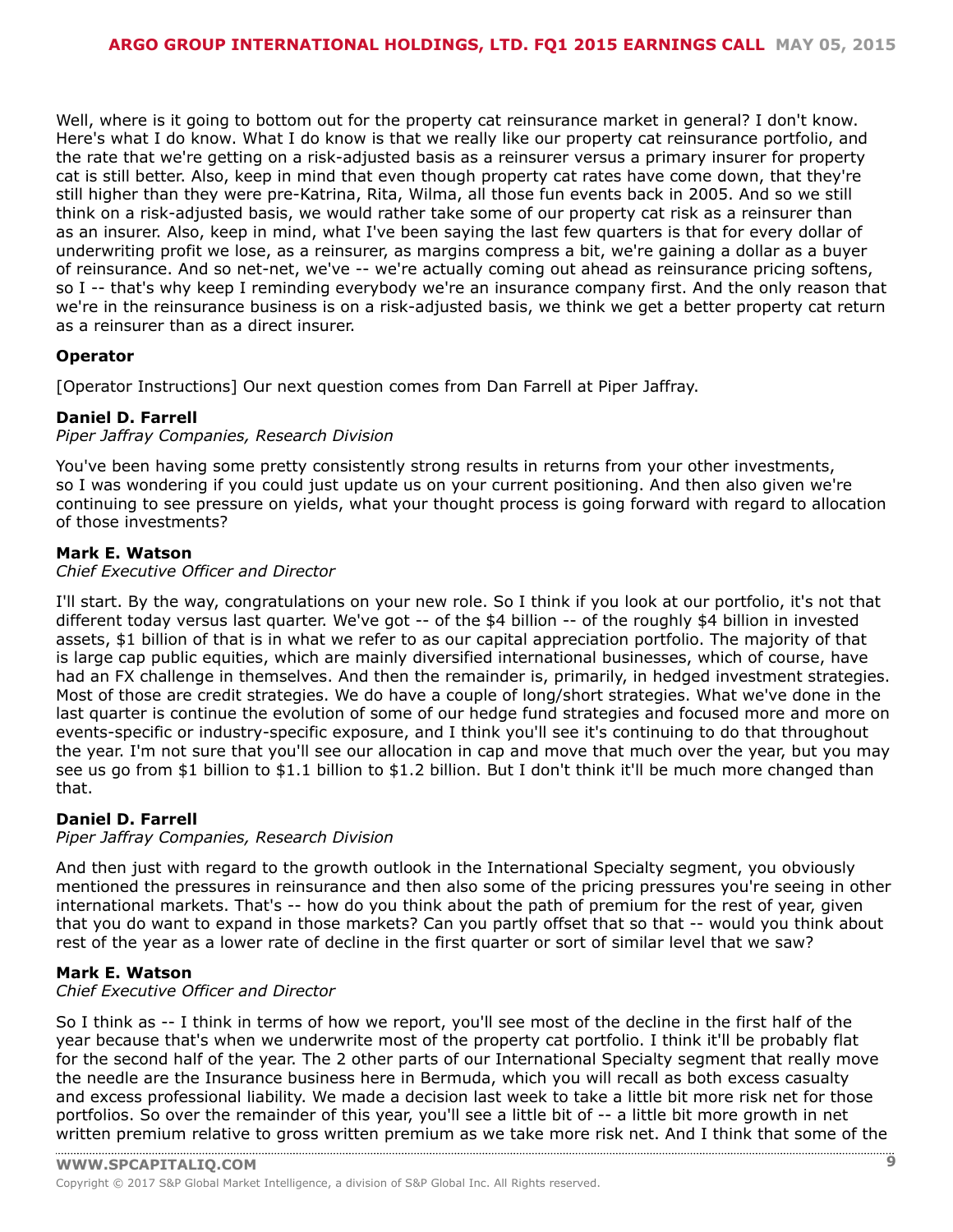changes that we wanted to make to our product mix in Brazil, we've finished now. And actually, our Chief Underwriting Officer, Axel Schmidt, spent a fair amount of time in Brazil with the team there. And Axel, maybe you could just talk about Brazil for a minute.

#### **Axel Schmidt**

#### *Group Chief Underwriting Officer*

Thank you, Mark. Happy to do so. Yes, I think what we see the country in a difficult situation really getting to or being in a recession, we still understand and see lines of business are more attractive relative to other ones. So property, for example, it's from an insurance perspective from Brazil, becoming softer and softer, but at the same time, which looks great. But that's the case, reinsurance rates are still going up. So we took a conscious decision from a cycle management perspective to shrink the books life in property. On the other hand, there are clearly other pockets or lines of business where we see rate increases, and that's particularly in the professional lines business, D&O, E&O, by large present in also by the corruption scandal around Petrobras. So a poor active cycle management strategy in Brazil is being executed, and I believe for this, we can mitigate certain downsides in areas like engineering lines, quality potentially and property.

# **Mark E. Watson**

#### *Chief Executive Officer and Director*

If I can just add one more thing. What's interesting is our business in Brazil is evolving to look more like our business in the U.S. than what we underwrite here in Bermuda and in the U.K., which means we're writing more small to medium-sized businesses that are less susceptible to the macroeconomic headwinds going on in Brazil. And we've got a really good team in Brazil, so I actually think that as we get towards the end of the year, I think we'll see things improving down there in terms of growth in premium and our financial results in general.

#### **Operator**

The next question comes from Greg Peters at Raymond James.

#### **Charles Gregory Peters**

*Raymond James & Associates, Inc., Research Division*

I thought I'd circle back with a couple of follow-ups. First of all, it was recently, I saw that a competitor announced an acquisition of a company called Unified Grocers. And whenever I see a headline of the insurance industry and grocers, I think of Argo Group. And I'm just wondering if you could just provide some color on your business in the grocer's market and what might be stimulating interest by other parties in that area of the market.

# **Mark E. Watson**

#### *Chief Executive Officer and Director*

I have no idea what other parties would be interested in that market, but I'm glad you asked the question because one of the -- I overlook sometimes highlighting some of the businesses where technology is also playing a bigger role. And that's one of them, and it's a little different. We're not using technology there to necessarily make it easier to generate new business, but rather help our policyholders manage their risks through some of the -- through a particular partnership we've got that helps our policyholders manage their risks with what is called Gleason Technologies. And it's a really good example of how we're really trying to partner with our policyholders to help them manage their risk on the front end with some of the lost control and safety services we can provide them and then use our claims organization to help mitigate loss once claims happened on the back end. So actually, we looked at that -- we look at the risk managed part of the grocery business as a growth opportunity for us.

# **Charles Gregory Peters**

*Raymond James & Associates, Inc., Research Division*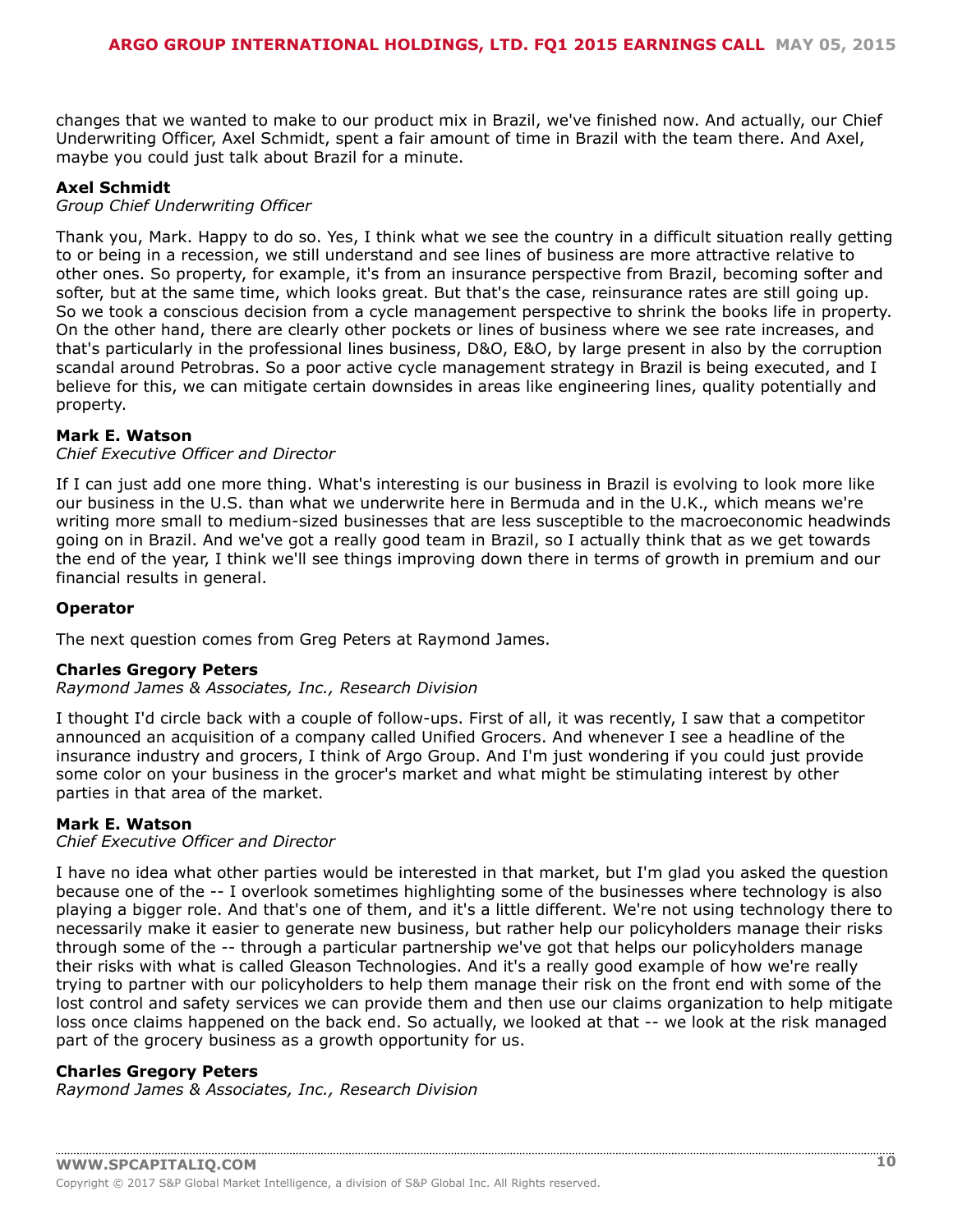And just broaden that comment or color on M&A. I think your -- within your E&S business, you benefited from a renewal rights transaction. Maybe you can build off some color on that and then just talk broadly on what you're seeing on the M&A side.

#### **Mark E. Watson**

*Chief Executive Officer and Director*

Okay. So that brought in a few million dollars of premium. Most of the growth came from our casualty and -- our casualty portfolio within E&S. As for M&A, well, we're all watching the same thing. There is plenty of motivated sellers and plenty of motivated buyers, and there's a lot going on.

#### **Charles Gregory Peters**

*Raymond James & Associates, Inc., Research Division*

Has the pipeline for Argo Group picked up? If you've been involved in more active discussions with targets that you might be interested in or is it just -- consistent the way it falls [ph]...

#### **Mark E. Watson**

*Chief Executive Officer and Director*

Greg, yes, the pipeline is about as full today as it's been the last couple of years in terms of acquisition opportunities. You may recall a few quarters ago, we commented on our level of activity, but just not being able to close anything because prices just didn't make sense. I would say we've gotten close on a couple of things. We've also gotten close on a couple of investments, strategic investments in a couple of ongoing businesses and also in a startup. So I actually am a little more optimistic given what's in the funnel this year that, that will be accretive to the company at some point during the course of the year.

# **Charles Gregory Peters**

*Raymond James & Associates, Inc., Research Division*

So it sounds like sellers' expectations are coming down a little bit broadly speaking.

#### **Mark E. Watson**

*Chief Executive Officer and Director*

On some of the things we've been looking at for a while, yes, I would say that's the case. But we still have plenty of sellers who are looking for the lifetime achievement award.

# **Operator**

At this time, I show no further questions. I would like to turn the conference back over to Mr. Watson, President and CEO, for closing remarks.

#### **Mark E. Watson**

*Chief Executive Officer and Director*

Thanks, Amy. I'd like to thank you, everyone, for joining us on the call today. As I've said in my opening remarks, I think we're off to a good start for the year. We have a lot of work to do. But I think that, as I said last year, I think this is the year where we start to see some financial benefits from the hard work and investments that we've made both in technology and reunderwriting the portfolio over the last couple of years. And that's really across-the-board in all of our businesses. I think we've got the best team we've ever had running our company from top to bottom, and I look forward to reporting on our progress at the end of the second quarter. And that concludes our call. Thank you.

#### **Operator**

The conference is now concluded. Thank you for attending today's presentation. You may now disconnect.